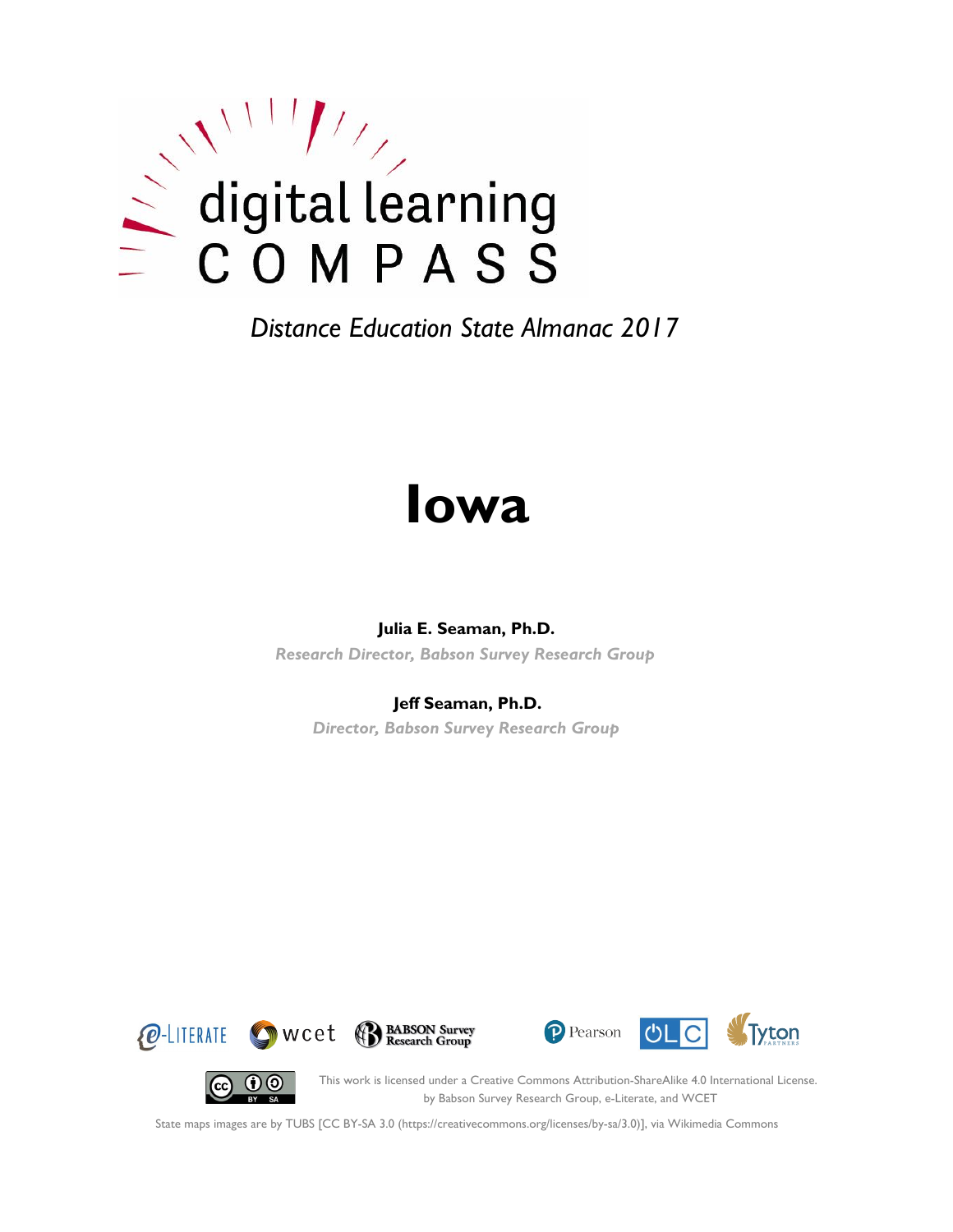|                               |                   | <b>State</b> | % of<br>National |  |
|-------------------------------|-------------------|--------------|------------------|--|
|                               | <b>Population</b> | 3,134,693    | 1.0%             |  |
|                               | 18-55 Population  | 1,441,959    | 0.9%             |  |
| <b>Number of Institutions</b> |                   | 65           | 1.3%             |  |

 Iowa has 65 degree-granting higher education institutions, which represent 1.3% of all such institutions in the United States. These institutions enrolled a total of 275,106 students as of fall 2015 (237,012 of which are studying at the undergraduate level and 38,094 at the graduate level). The fall 2015 figure is a decrease of 8,138 students (or -2.9%) from the number enrolled in the fall of 2012.

 Among the total student body, 114,922 (89,695 undergraduates and 25,227 graduate students) were taking at least one course at a distance. This is 41.8% of the enrolled student body, which is higher than the national average rate of 29.7%. The number of students taking distance education courses in the state increased by 15,805 (or 15.9%) between fall 2012 and fall 2015. This is higher than the national level of growth of 11.0%.

 70,644 students in Iowa are taking all of their courses at a distance, made up of 53,414 undergraduates and 17,230 graduates. This represents 25.7% of all students enrolled in the state, a rate that is higher than the national average of 14.3%. A total of 19,097 (or 27.0% of these exclusively online students) live in Iowa, the remainder come from outside of the state. This rate is lower than the national in-state average of 55.1%.

 The number of students that take any of their courses on campus, including those who take all of their courses on campus and those who take a mix of on-campus and distance courses, is 204,462, or 74.3% of the total student enrollment in lowa. This number represents a decrease in proportion on campus from the four years prior (76.2% from 215,916 students in 2012). The -1.9% rate is a larger change than the national 1.7% decrease.

|                                  |                            | <b>Total</b>        |                        | Undergraduate |                        | <b>Graduate</b> |                        |
|----------------------------------|----------------------------|---------------------|------------------------|---------------|------------------------|-----------------|------------------------|
|                                  |                            | <b>All Students</b> | Any<br><b>Distance</b> | All Students  | Any<br><b>Distance</b> | All Students    | Any<br><b>Distance</b> |
|                                  | Total                      | 275,106             | 114,922                | 237,012       | 89,695                 | 38,094          | 25,227                 |
|                                  | Private for-profit         | 50,022              | 48,279                 | 39,422        | 37,679                 | 10,600          | 10,600                 |
| Control                          | Private not-for-profit     | 54,079              | 14,614                 | 41,564        | 8,769                  | 12,515          | 5,845                  |
|                                  | Public                     | 171,005             | 52,029                 | 156,026       | 43,247                 | 14,979          | 8,782                  |
| <b>Type</b>                      | 2 to 4-year                | 92.899              | 30,987                 | 92.899        | 30,987                 | 0               | 0                      |
|                                  | 4-year or more             | 182,207             | 83,935                 | 144, 113      | 58,708                 | 38,094          | 25,227                 |
|                                  | Under 1,000                | 6,657               | 3,549                  | 6,032         | 3,051                  | 625             | 498                    |
| <b>Instutional</b>               | $1,000 - 4,999$            | 75,878              | 23,931                 | 63,538        | 18,134                 | 12,340          | 5,797                  |
| <b>Enrollment</b><br><b>Size</b> | $5,000 - 9,999$            | 32,011              | 10,502                 | 32,011        | 10,502                 | 0               | $\mathbf 0$            |
|                                  | $10,000 - 19,999$          | 26,349              | 7,528                  | 24.537        | 6.844                  | 1.812           | 684                    |
|                                  | 20,000 and above           | 134,211             | 69,412                 | 110,894       | 51,164                 | 23,317          | 18,248                 |
|                                  | Associate's College        | 92,899              | 30,987                 | 92,899        | 30,987                 | 0               | $\mathbf 0$            |
|                                  | Baccalaureate College      | 26,247              | 5,101                  | 24,753        | 4,184                  | 1,494           | 917                    |
| Carnegie                         | <b>Doctoral University</b> | 66,558              | 18,478                 | 53,391        | 10,380                 | 13,167          | 8,098                  |
|                                  | Master's College           | 82,708              | 57,896                 | 63,465        | 42,927                 | 19,243          | 14,969                 |
|                                  | Specialized                | 6,694               | 2,460                  | 2,504         | 1,217                  | 4,190           | 1,243                  |
|                                  | Unassigned                 | 0                   | 0                      | 0             | $\mathbf 0$            | 0               | 0                      |

### **Overall and Distance Enrollment - 2015**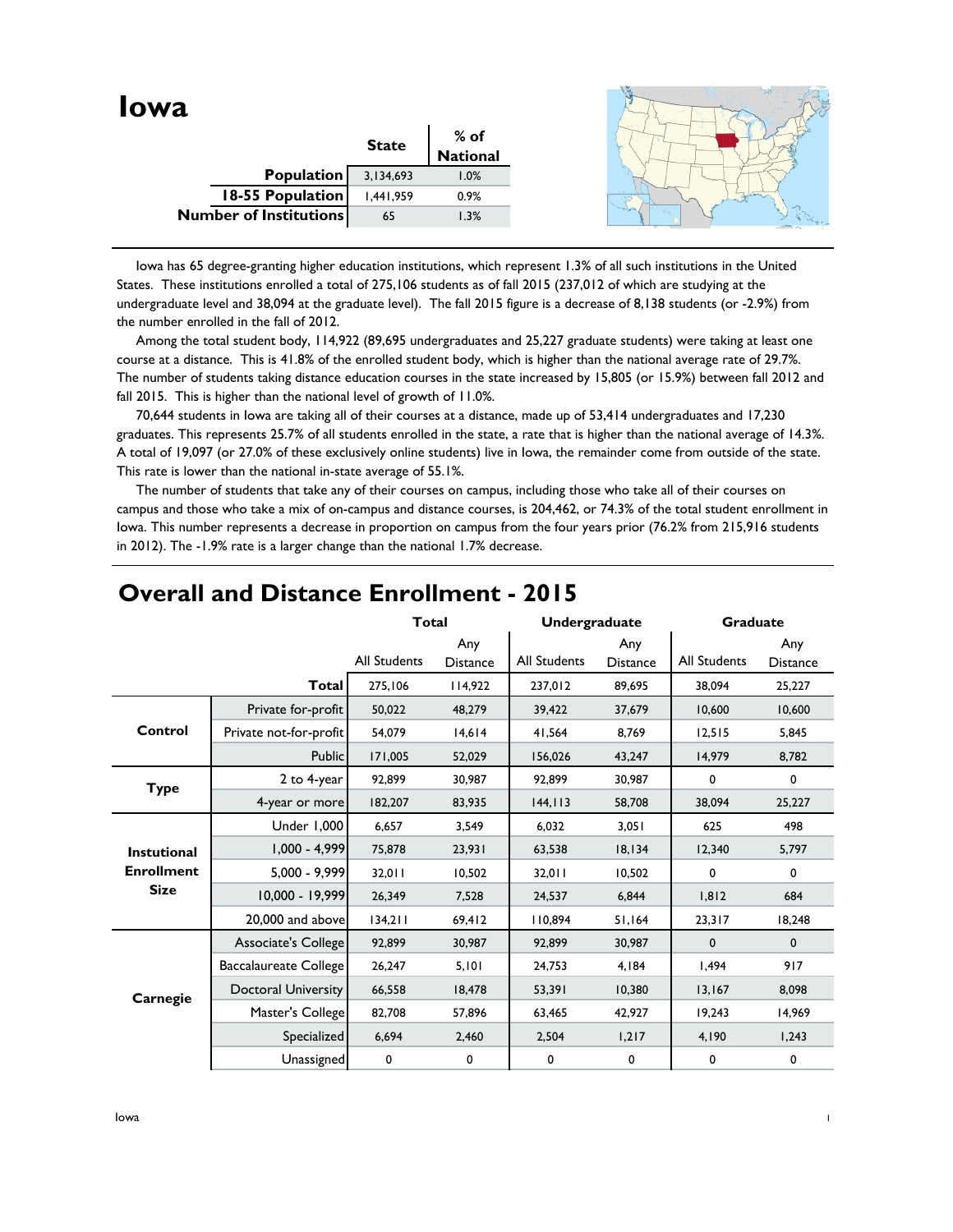

### **Distribution of State Institutions**





# **On-Campus Students**



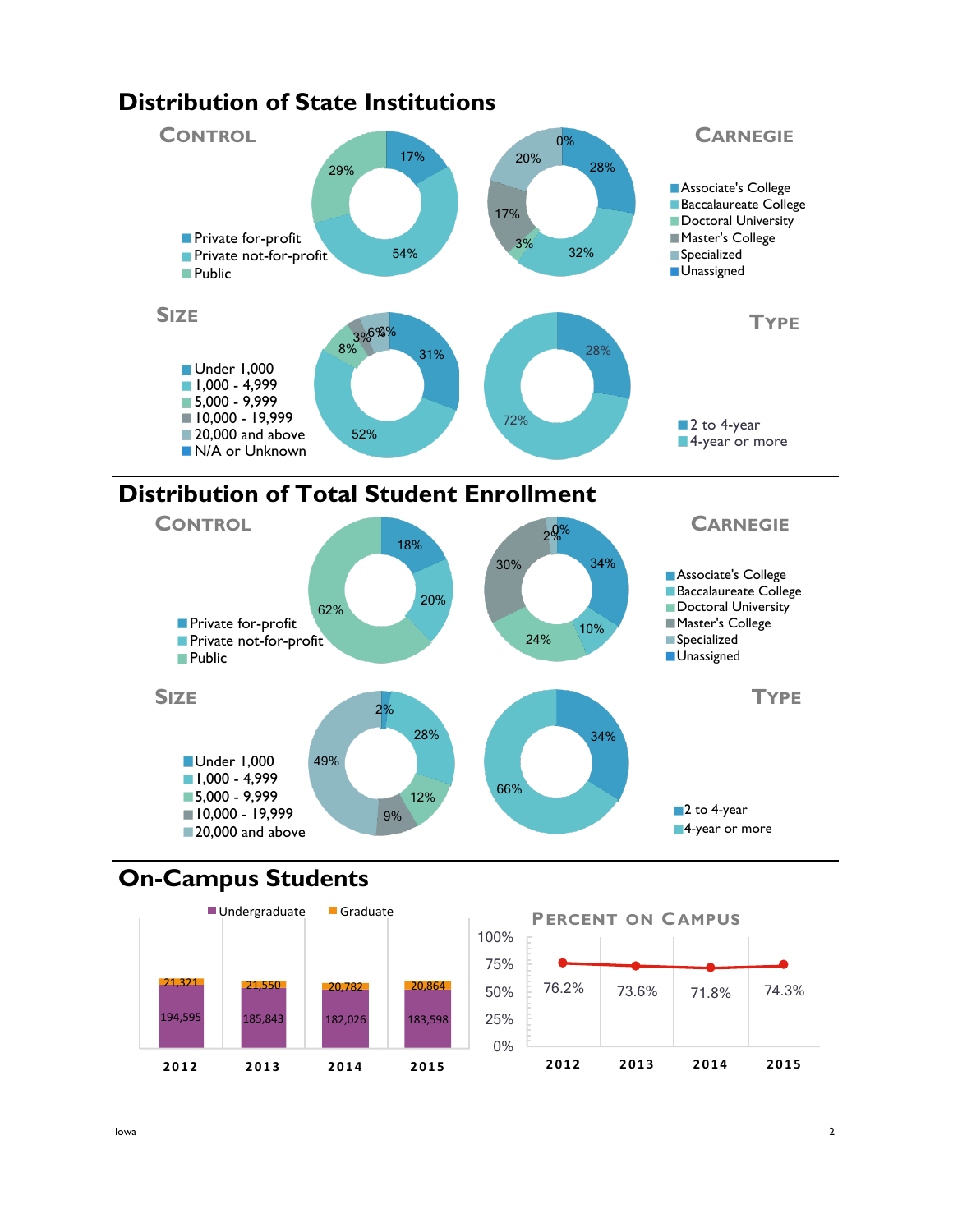# **Distribution of Distance Student Enrollment**



# **Enrollment Trends**



## **Exclusively Distance Student Locations**